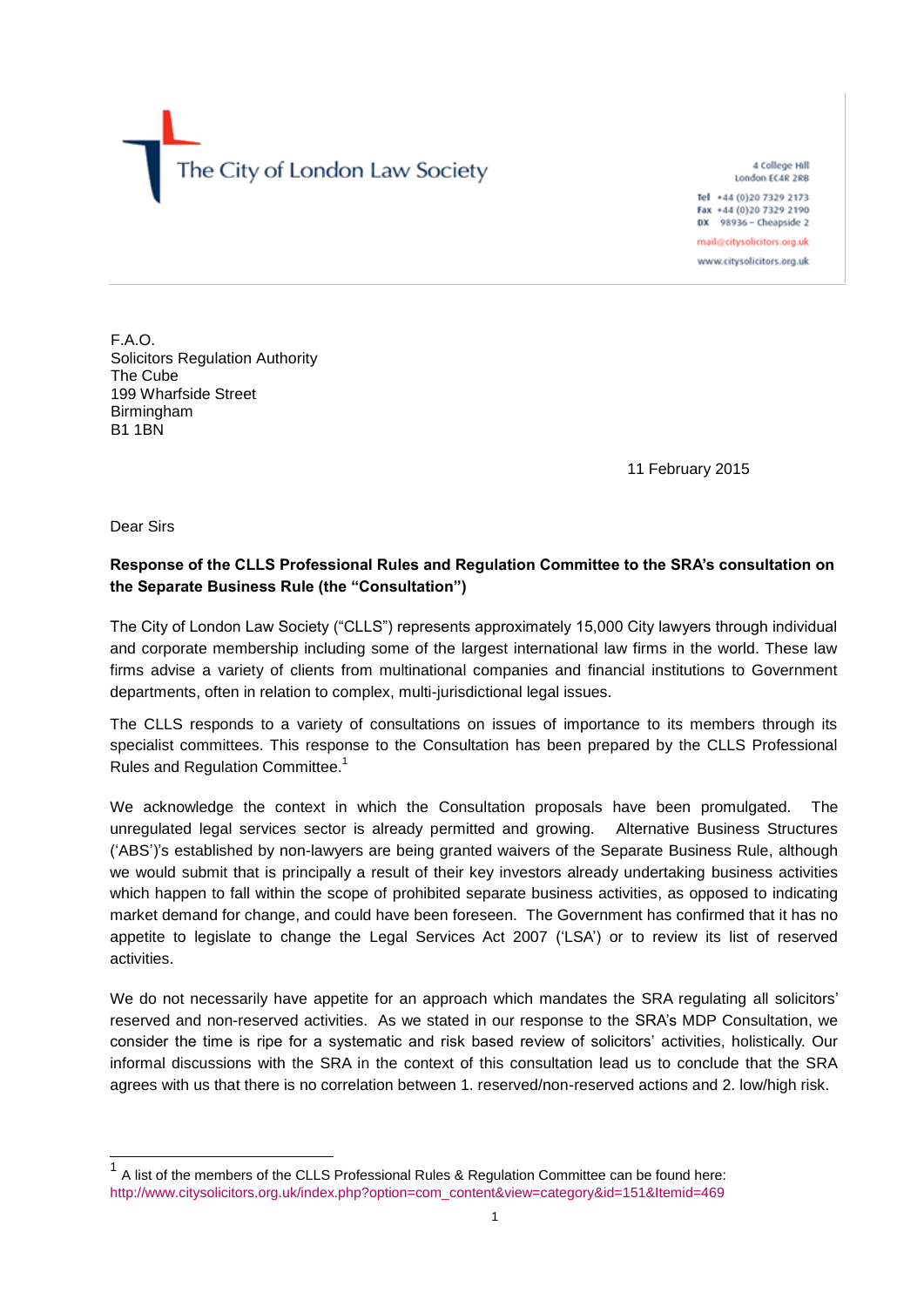Furthermore, we appreciate the logic which informs the SRA's approach in the Consultation. Against the backdrop of the expanding unregulated sector and ABS waivers, some other regulated professions, including chartered accountants, which can participate in ABSs, do not have separate business rules. If anyone can set up an unregulated legal services business, the restriction on authorised persons having links to them, begins to appear arcane.

However, we consider the proposal to remove the Separate Business Rule and replace it with specified Outcomes is overly hasty, not based on sound data and has been made without a proper assessment of the likely impact, which we consider in the short term, if the proposal is implemented as drafted, may lead to a splintering and destabilisation of the profession and damage to the solicitor brand, at home and overseas.

The Consultation proposal involves the SRA permitting authorised persons to hold limited and passive investments in unregulated legal service providers. The paradox is that solicitors, many of whom are likely to be the most qualified and experienced providers of non-reserved services (including legal advice) in the market, are (with barristers) the only group of persons who will be prohibited from practising in their own separate businesses. In this, the SRA's response is logical but lacks follow through.

If the goal is a level playing field, the proposal should promote change to the Practice Framework Rules and permit solicitors to own, and practise in, unregulated legal service businesses, with the risks of consumer confusion being managed by clear signposting. That is likely to be in consumers' best interests as their unregulated sector service provider options will then include qualified and experienced professionals, with a thorough grounding in the English legal tradition and system. Permitting solicitors to flow across the previously impermeable 'wall' into the unregulated sector should act to drive up standards there. If the Consultation response needs to be delayed to permit further consultation on relaxation of the Practice Framework Rules, we suggest that is a sensible measure, thus permitting avoidance of an awkward 'half way house' solution.

At first glance, City and other large firms may be best placed to benefit from the Consultation's proposal as they are likely to undertake the highest percentages of non-reserved activities<sup>2</sup>. From a risk based perspective, they arguably already have the infrastructure properly to manage their non-reserved activities, having sophisticated client bases and established risk management and governance systems.

Some may avail themselves at an early stage of the opportunities offered by the new flexibility; others may be wary about hiving off work to unregulated separate businesses for a range of factors, including:

- concerns around how such work will be properly supervised and managed, if solicitors cannot themselves practise in the separate business;
- issues with the proposed new referral outcomes and proposals relating to use of brand, on which we comment further in our detailed response to your Question 2 below;
- unwillingness to cede the client's legal professional privilege;
- uncertainty as to the operation of conflicts rules on the recognised body in relation to clients of the separate business;
- uncertainty as to the operation of the Proceeds of Crime Act and, in particular, whether or not communications between the recognised body and the separate business might in some circumstances constitute improper "tipping-off";

l  $2$  See comments in the first bullet point on page 3 of this response.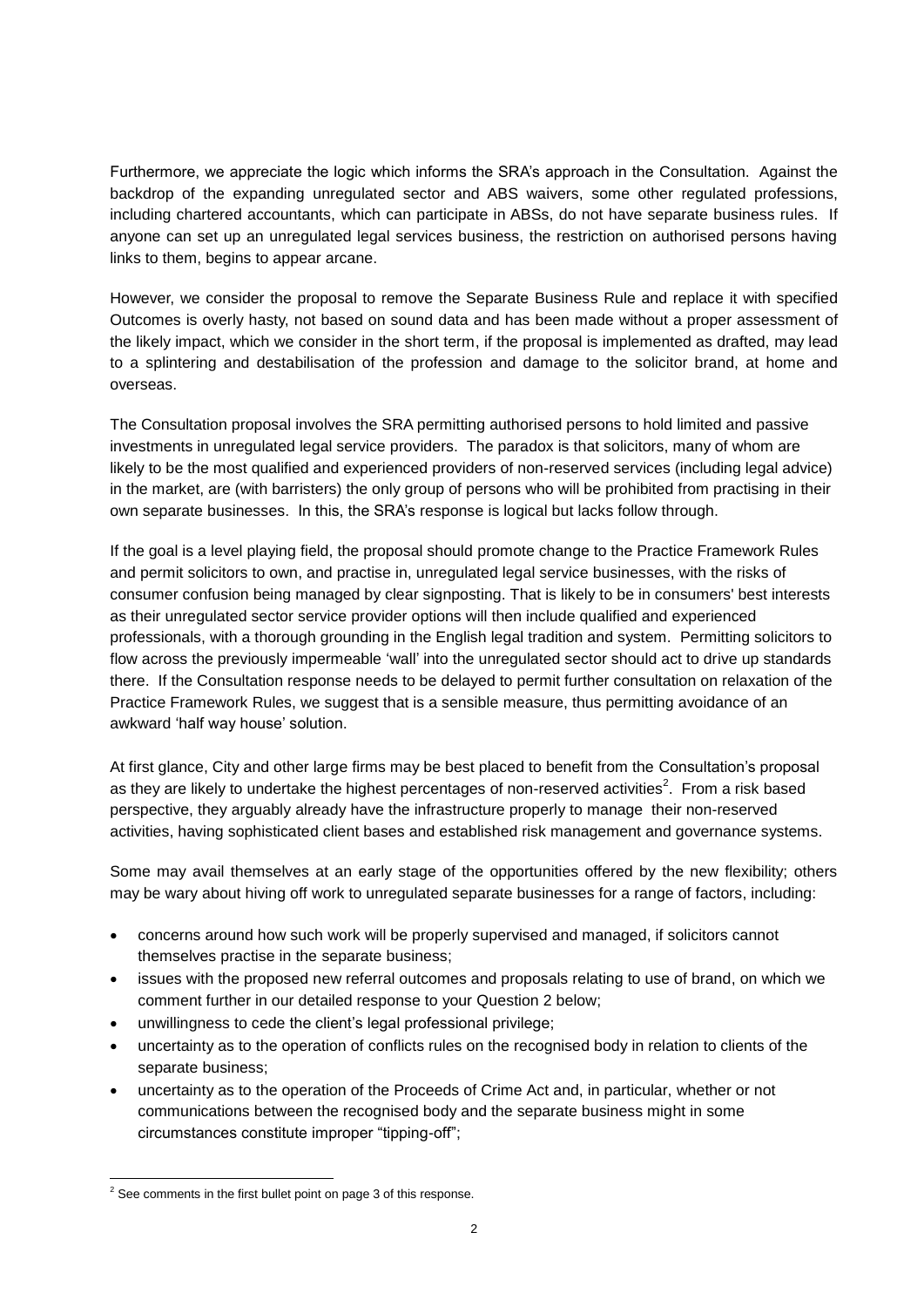- reluctance on the part of long serving professionals to slough off their 'solicitor' titles and pick up roles in the unregulated sector as 'lawyers'; and
- depending on how firms with international offices are structured, reluctance or inability (due to overseas bar rules) on the part of overseas or foreign-qualified members/partners in the recognised body, to participate in organisations which invest in or share fees with entities which offer unregulated legal services. In particular, overseas or foreign qualified members/partners might be prohibited under overseas bar rules from sharing privileged or confidential client communications with a separate business operating outside the legal profession.

If (when?) competition from new entrants to the unregulated sector (who may be private equity backed and well-funded, governed and insured) or from other professionals, who are not subject to continuing restrictions on how they can participate in the unregulated legal services sector, starts to bite, reluctant acceptors may be driven to come to terms with the above reservations and/or artificially to restructure, for example by English and Welsh members of a Verein structure setting up a mirror structure, which does not include overseas partners, specifically to invest in a separate business.

The key issue with the Consultation's proposal is that solicitors, many of whom, particularly in the City, undertake only non-reserved activities via the provision of legal advice, will remain unable fully or actively to participate or practise in the unregulated sector. If (when?) clients start choosing players in that sector as the premier providers of non-reserved legal services, competition may drive solicitors out of the regulated sector and off the roll, to practise instead in the new world as 'lawyers' with the SRA (and the Law Society) experiencing a consequential (and potentially significant) decline in clout and revenue. The ultimate concomitant of the SRA deregulating to open up provision of legal advice by separate businesses, is that legal advice will, sooner or later, stop being a 'solicitor service'. Solicitor services may shrink to becoming those services which only solicitors can provide, i.e. reserved activities.

Whether that is good or bad is a moot point but we would submit that the SRA should not press ahead with these changes, without acknowledging the core role of legal advice in the services which many solicitors provide and the impact of making changes which permit solicitors only to invest, but not start providing that legal advice, in the unregulated sector.

#### **The Consultation Questions**

### **1 Do you have any comments on our conclusions from the market analysis, and any additional information or data to supply to assist that analysis?**

Given the potential, far reaching implications for the solicitors' market and brand of your proposals, the market analysis on which they are based, is surprisingly unscientific and not bespoke (i.e. not prepared specifically for the Consultation). You may recall that we made similar comments in our response to the MDP consultation in which we called for a systematic risk analysis of the reserved and non-reserved sectors, which recommendation appears to have been overlooked. In our view, this is a missed opportunity and more time for research and consultation should have been allocated, prior to the SRA recommending changes in this complex area.

Annex 1 to the Consultation represents a series of findings, pulled together from various sources, which: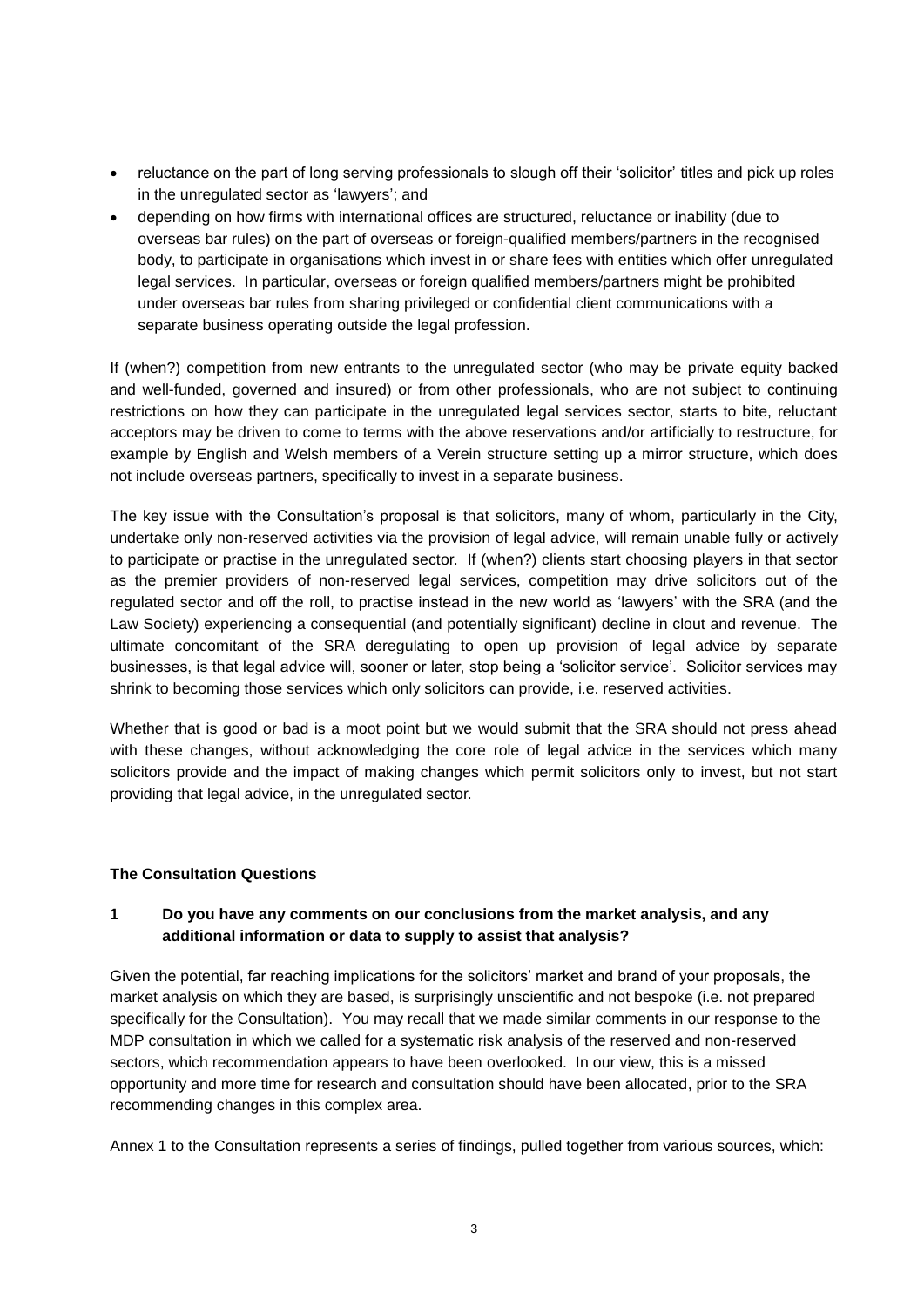- crucially fails to flag the conclusion of the (public domain) report of Charles River Associates, prepared for the LSB and entitled 'Benchmarking the supply of legal services by City law firms' (to which we also referred in our MDP Consultation response) that: 'On the basis of educated guesses, most [City] firms estimated that the proportion of work that involved reserved activities would probably be less than one quarter';
- indicates that 'private client work tends to be clustered around the reserved and closely related activities (conveyancing, probate, estate administration and family)', thereby overlooking the swathes of wealth structuring and tax advice provided to private clients in the non-reserved sector, particularly by Top 100 and City firms; these may be sophisticated and high net wealth clients, often entrepreneurs, who run their own significant corporate enterprises or who may have founded listed business, such entities also potentially being clients;
- relies on Legal Ombudsman data as evidential without taking into account that sophisticated corporate clients receiving non-reserved legal advice will have no redress to the Legal Ombudsman; and
- refers to regulatory action by the SRA, but which may also not yield relevant data, as complaints and service issues in City firms tend to be managed, quickly and efficiently, by in-house dedicated client service teams.

Furthermore, much reliance is placed in the Consultation's proposal to remove the Separate Business Rule, on the fact that this formalises 'what is being implemented by waivers in a significant number of cases'. However, the 60 waivers granted to ABSs appear principally to have been requested as a result of the ABS' investing owner, already undertaking an activity which happens to be a prohibited separate business activity, meaning the waiver is technically required, once the new ABS gains a link (to its parent) on inception. There is little evidence of a call by traditional law firms for waivers of the Separate Business Rule; only two have been granted.

The need for waivers in these circumstances should and could have been foreseen by the SRA and should not be being interpreted as 'an indication of a mis-match between SRA and market development'.<sup>3</sup>

On the subject of findings extrapolated from data, we find the conclusion  $<sup>4</sup>$  that; 'if overall regulatory</sup> income from turnover reduces as a result of non-reserved legal activity moving into separate businesses, then the necessary costs of regulation could be recouped by increasing the percentages charged on turnover and/or by increasing individual practising fees', not to be compelling. If work is hived off to the unregulated sector, so will the SRA's concomitant need to regulate and the associated cost of regulation must surely (albeit not necessarily proportionately) decline.

## **2 Do you agree that we should replace the ban on links with separate businesses that provide non-reserved legal services with a rule containing outcomes that protect clients?**

This is the big question, addressed in the preamble to this response. We would submit that lifting the ban should only happen in conjunction with a thorough review of the Practice Framework Rules.

We would further comment that the proposals around use of brand are confused and do not reflect the fact that the separate business will be a subsidiary of the authorised person. Paragraph 10 of the

l

<sup>&</sup>lt;sup>3</sup> Pp.37 of the Consultation

<sup>4</sup> Pp.119 of the Consultation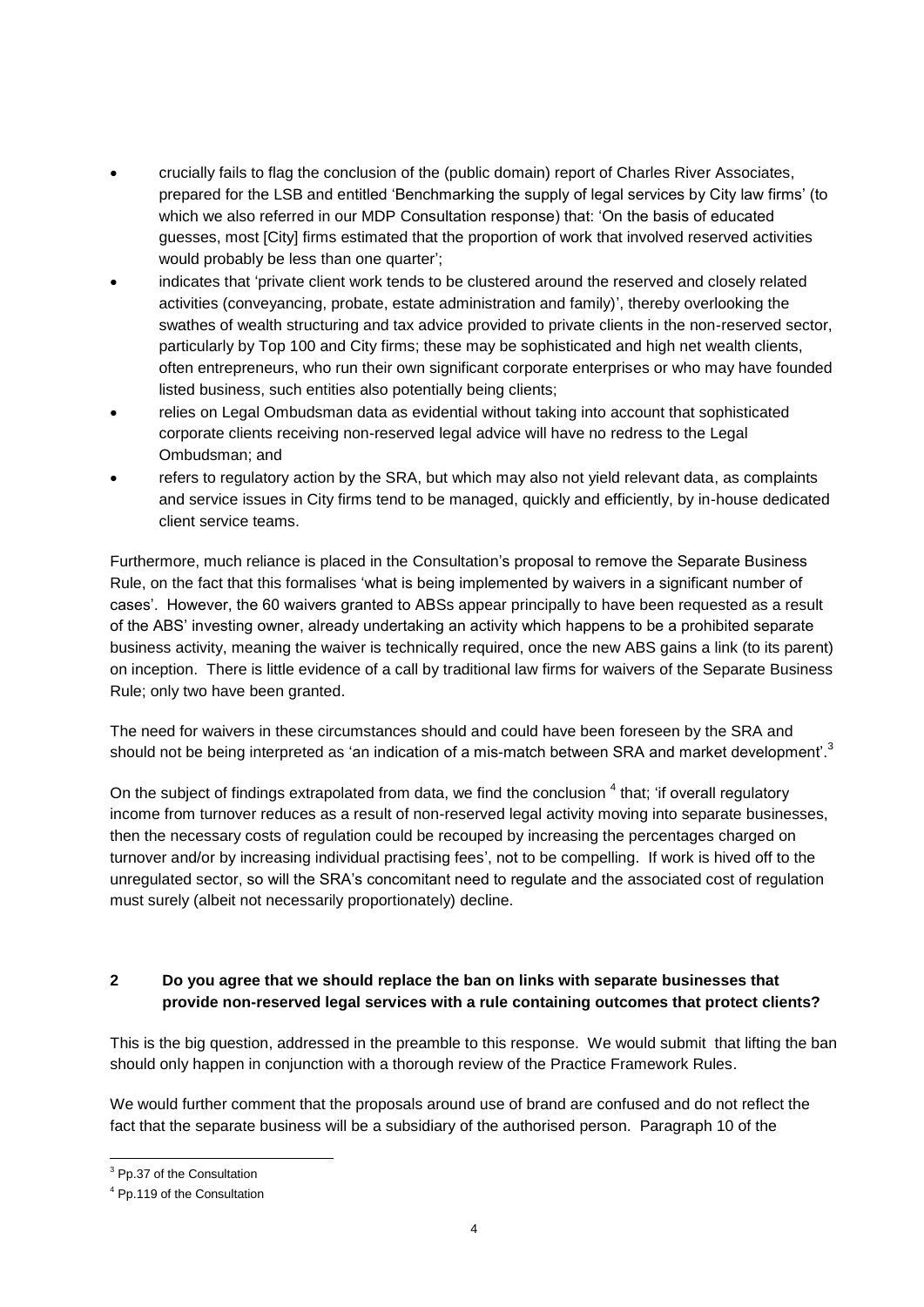Consultation states that 'authorised persons will not be able to use their reputation as a regulated entity to gain a client's instructions for a particular case, only then to hive the case off to an unregulated separate business.' There is an emotive statement in paragraph 108 of the Consultation that 'the separate business has to stand on its own two feet.'

However, the brand of a City firm will be likely to have evolved from its provision of consistently excellent client service, demonstrable business success and market evaluation. Its regulated status may be only a small contributory element to brand. When the City firm first sets up its separate business and seeks clients for it, how and why should it be expected to shed its brand? Indeed, the new outcome requires that the client 'has been informed of your connection to the separate business'. Firms must also be untrammelled in the maintenance and development of their (single) brands across all group entities. It is unrealistic and not consistent with best business development practice to expect the brand of the separate business to differ from that of the authorised person which owns it. Indeed, if and when City law firms and their solicitors start working in the unregulated sector, their brands and continuing client demands are likely to ensure a consistent quality of service across their regulated and unregulated components.

A further issue is how the authorised person setting up the separate business will play a (necessary) managerial or supervisory role in it, given that solicitors are prohibited from practising in separate businesses. That prohibition in itself appears to contradict the new proposed outcome, which contemplates an authorised person 'actively participating in' a separate business. How will control be leveraged over the separate business? Presumably the SRA accepts that a City firm, say with 100% solicitor partners/members, will want to have one or more of these partners on the board of its separate business subsidiary. Presumably management inputs will not count as 'practising'. But will the nonreserved legal advisory components of clients' matters be capable of being effectively supervised by nonqualified staff in the separate business?

Much of the mainstream work (e.g. corporate and M&A) work of City firms, undertaken by solicitors, including partners, is non-reserved so firms may face a stark choice, if they go the separate business route, either to hive off just the support aspects and keep the bulk of the (non-reserved) work in the recognised body or for teams of well qualified and experienced trusted advisors to come off the roll and continue providing client services as 'lawyers' in the new structure. The opportunity for a full hive down of all non-reserved work is not there.

### **3 Do you agree that solicitors should not be allowed to describe themselves as nonpractising solicitors when providing services to clients or potential clients in a separate business?**

The only services which solicitors can (pending change to the Practice Framework Rules) provide to clients in a separate business are non-practising services. If the SRA accepts that solicitors can practise in ABSs, which conduct non legal work, and public confusion (including as to available client redress) can be managed by proper signposting, why should not solicitors similarly practise in unregulated separate businesses?

We consider the proposed 'non practising solicitor' hold out prohibition is unworkable. The SRA cannot prevent either solicitors who are on the roll, but undertaking non legal work in separate businesses, or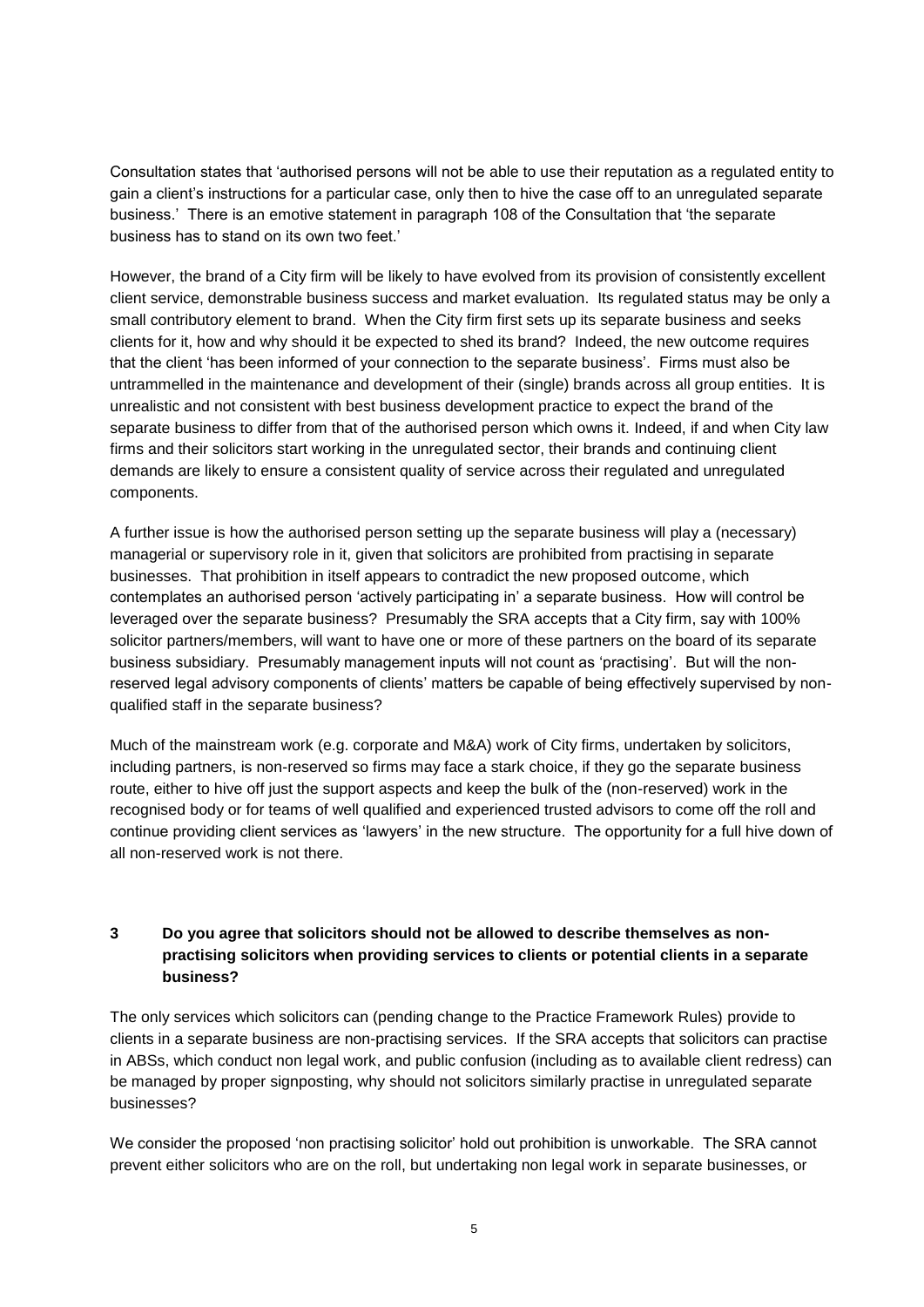solicitors, who have come off the roll and who are providing legal services in separate businesses, holding themselves out as 'lawyers' or (in the latter case) as 'former solicitors'.

Indeed, the term 'former solicitor' may become a badge of honour, indicating the modern legal advisor, who happens to have had a professional background and training, but who has elected to practise in an unregulated sector entity, incidentally not subject to the SRA charge on turnover and which may field flexible, self-imposed and best practice risk management and governance.

Many City firms employ overseas qualified staff, who are held out as 'lawyers'. Their clients are already familiar with that brand and are likely to see it as equivalent to the solicitor brand. This proposed restriction may simply promote use of the 'lawyer' moniker.

If, however, solicitors are eventually permitted to practise as such in the unregulated sector, we would support their being subject to some form of lighter touch personal regulation which could include mandating clear signposting around available client redress, compliance with the principles and maintenance of 'adequate' professional indemnity insurance.

### **4 Do you agree with our proposals to prohibit some specific referrals that split matters involving or related to reserved activity?**

Your proposals involving split matters can be by-passed by ensuring the separate business which undertakes estate administration, conveyancing administration or litigation support, as relevant, is the primary brand repository and the entity by which clients and their matters are first incepted, such that referrals only ever run from it to the regulated entity, providing the associated reserved activity.

The nub of the issue is one of consumer confusion and we would suggest that is better managed by an outcome, not premised on where clients happen to go first for services, but on requiring that where any part of the service is being provided by an unregulated separate business, that the client is made aware of what parts of the service are thus being provided (already in the draft Outcome) and specifically that, in relation to such services, the client will not have recourse to the Legal Ombudsman or the Compensation Fund, or the benefit of legal professional privilege or compulsory professional indemnity insurance, (which would require Chapter 12 to be bolstered). It could also be mandated that any differences in professional indemnity insurance cover, available to the separate business and the authorised person, should be similarly spelled out, although we suspect that large firms which elect to establish separate businesses and hive down to them significant parts of their businesses, will elect to maintain common insurance cover, levels of which are already driven by e.g. clients as opposed to the Minimum Terms, across both entities. Incidentally, by the same token they are likely to act to ensure continuing lawyer competencies.

The SRA should have no issue with managing these issues via signposting, given that it already accepts that solicitors can work in licensed bodies (ABSs) which undertake non legal activity, which is not regulated by the SRA, without consumer confusion.

### **5 Should further specific bans on referrals be included or would a general outcome such as that described in paragraph 113 be more appropriate?**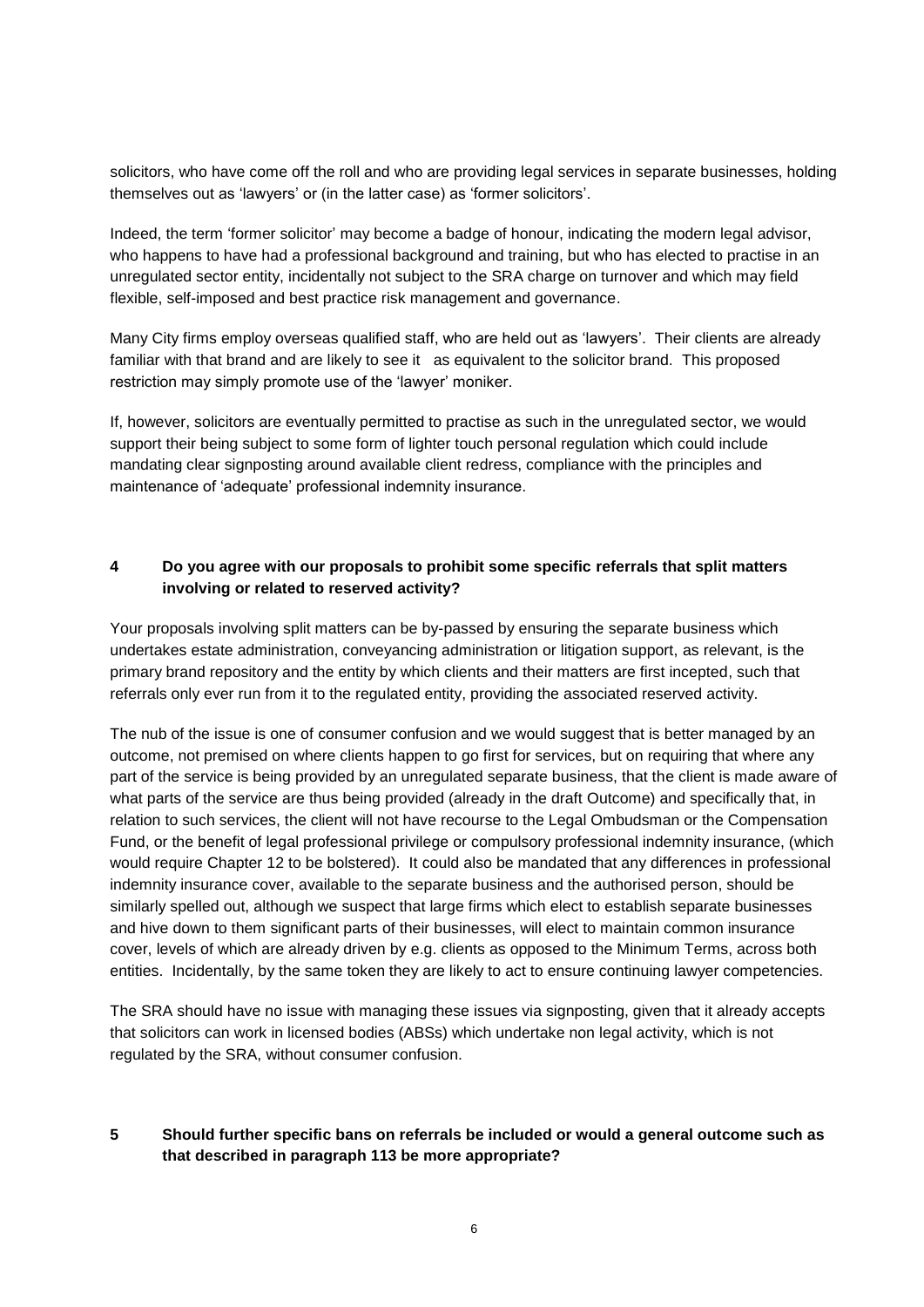We do not understand the outcome described in pp.113 viz that an authorised person is prohibited from dividing a client's matter between them and a separate business in a way that means that the client does not have the regulatory protections available to an authorised body.

If the recognised body sets up the separate business, at some level, whether simply via its ownership and management interests in the separate business, it is going to be involved with the dividing up of work. It is a matter of fact that the client will not have the regulatory protections available to an authorised body in relation to services provided by the separate business.

What seems important, and far from insurmountable, is that this fact, and also what elements of work are being respectively provided by the recognised body and the separate business, are made clear to the client.

# **6 Do you have any other comments on draft Chapter 12 of the SRA Code of Conduct?**

In relation to Outcome 12.1 it may be sensible to revise the Glossary definition of 'actively participate' to make it clear that that does not extend to (prohibited) practising in the separate business and that the only active participation permitted in the separate business and with provision of services is non-practising participation. However, we do not consider this approach is the correct one.

In relation to the proposed referral outcomes (12.3 to 12.5 inclusive), we consider that it is unlikely that they will have the intended effect. They can be simply be by-passed by an authorised person which establishes a separate business, ensuring that its client/matter inception function is located in the separate business and that all referrals go from the separate business to the authorised person. It is not clear from the Consultation how or on what grounds the SRA would seek to categorize such arrangements as 'artificial'<sup>5</sup>.

We would submit that a preferred approach would be to permit 'either way' referrals subject to clear signposting, including specifically as to what redress the client will lack if the services are provided by the separate business.

## **7 Do you have any comments on the case studies or any suggestions for further examples for inclusion?**

In the first example, it is not clear why if a client goes to  $X \&$  Co first 'it is unlikely to be in the client's best interests' for X & Co to refer her to Accident Ltd for matter administration', given that it is acceptable for her to go to Accident Ltd first and be referred by them to X & Co for litigation. The client will retain regulatory protection for the service provided by  $X \& Co$ . The critical issue appears to be that it is made clear to the recipient in both scenarios (and in further scenarios in your case studies) which business is doing what and what redress the client will have dependant thereon.

Scenario 2.2 is not particularly helpful as, if Estates Law's website represents that W & Y Solicitors will 'give you the peace of mind of full professional protection', that is a simple misrepresentation.

l

 $5$  See pp.114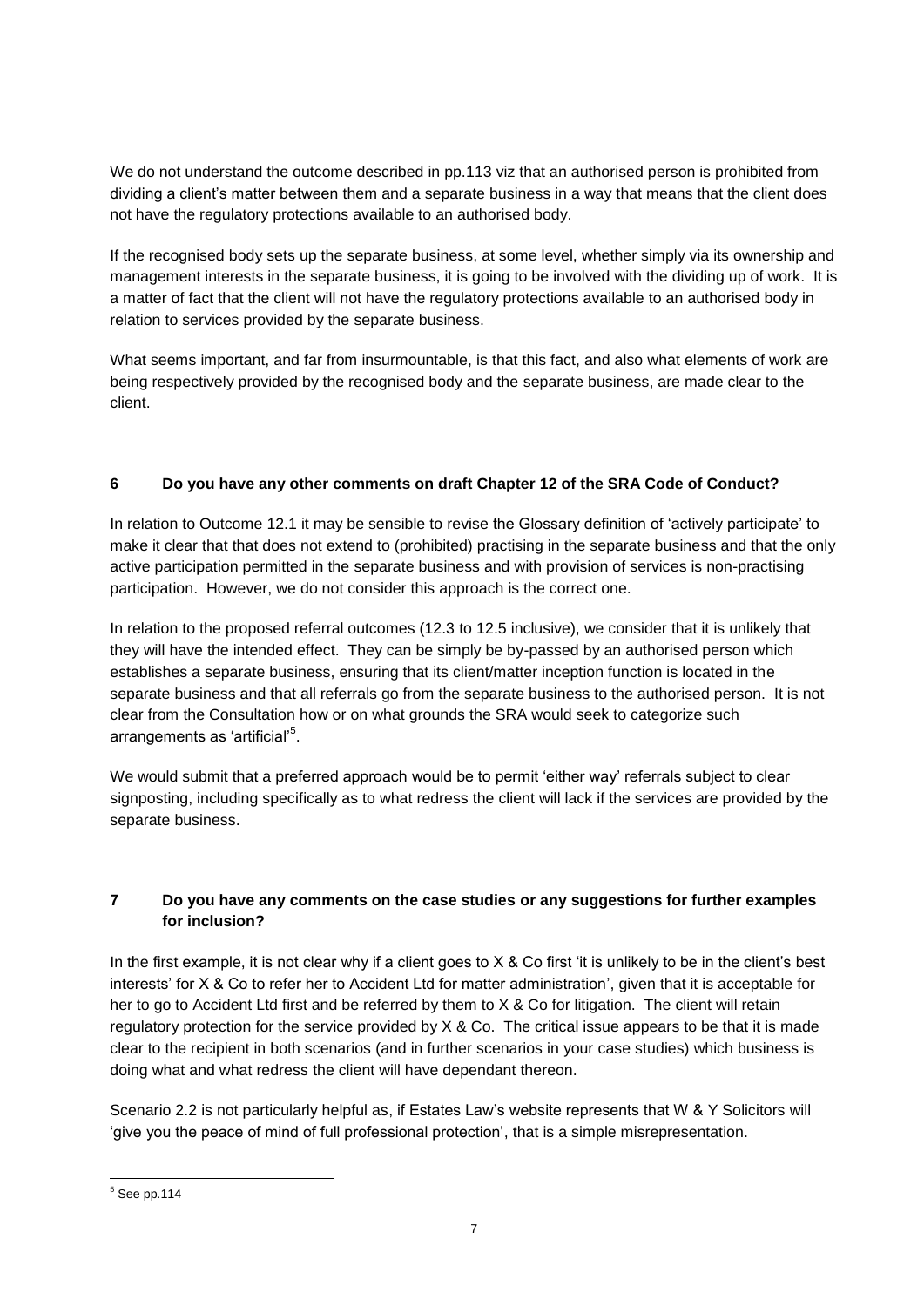In the case of City firms whose businesses comprise 75%+ of non-reserved activities, if all of that is hived down to separate businesses, the separate business may become the largest and brand bearing entity in the group. In terms of the SRA's 'BigLaw' example<sup>6</sup>, reality could see (self-regulated) CityLaw becoming the principal brand driver and fielding all the corporate, M&A, wealth structuring, tax and employment etc services, via teams led by dynamic, trusted advisor 'lawyers' (who have incidentally come off the roll). CityLaw would reach out to its small, SRA authorised and regulated satellite, 'CityReserved', for conveyancing, probate and litigation inputs provided by a declining number of 'solicitors', potentially supervising paralegal teams. CityLaw would take on all clients and ensure that referrals only went from it to CityReserved.

The use of terminology in the BigLaw example is therefore odd. If BigLaw puts all its non-reserved legal advisory work into a separate business, that separate business is likely to be bigger than BigLaw. Why then would BigLaw call its new subsidiary BigLPO, particularly if the new separate business will contract direct with clients (as the example contemplates)?

There is no explanation in the example as to how BigLaw personnel will manage BigLPO or supervise work within it, without falling in breach of Rule 1 of the Practice Framework Rules. Unless work undertaken in BigLPO is directly supervised by solicitors, it would appear that legal professional privilege, in relation to it, will be lost.

### **8 Do you have any comments on our draft Impact Statement or any data or information to add?**

We do not consider (see comments in our response to Question 1 above) that the significant number of waivers of the Separate Business Rule granted to ABSs shows there is a demand for different structures. On the contrary, the waivers were driven by the need for ABS investors to fit their existing business interests within the current legal services regulatory regime.

We would query for how long consumers<sup>7</sup> will 'continue to have the choice of instructing an LSA regulated business for their non-reserved activity', once the hive downs, which the Consultation itself contemplates, gather momentum.

We do not consider that your 'focus'<sup>8</sup> on the use of the title solicitor, will work to minimise the risk of client confusion. Few consumers (including sophisticated clients) will distinguish a solicitor from a lawyer (who may be a solicitor) and many will assume all legal advice is regulated.

In pp.13 you indicate that removing the Separate Business Rule 'will reduce the risk of authorised persons being at a competitive disadvantage to firms that are providing only unregulated legal services'. However, the latter are not subject to external regulation, associated governance restrictions or a turnover charge. As discussed above, for the experienced corporate solicitor, the option in the new world will be to hive off limited support services to the separate business or to make a wholesale leap out of the profession and into the unregulated sector as a lawyer. The SRA's proposals do not go far enough to remove the competitive disadvantages.

l

 $^6$  Annex 3, p5

 $<sup>7</sup>$  Annex 4 pp.8</sup>

 $8$  Annex 4 pp.12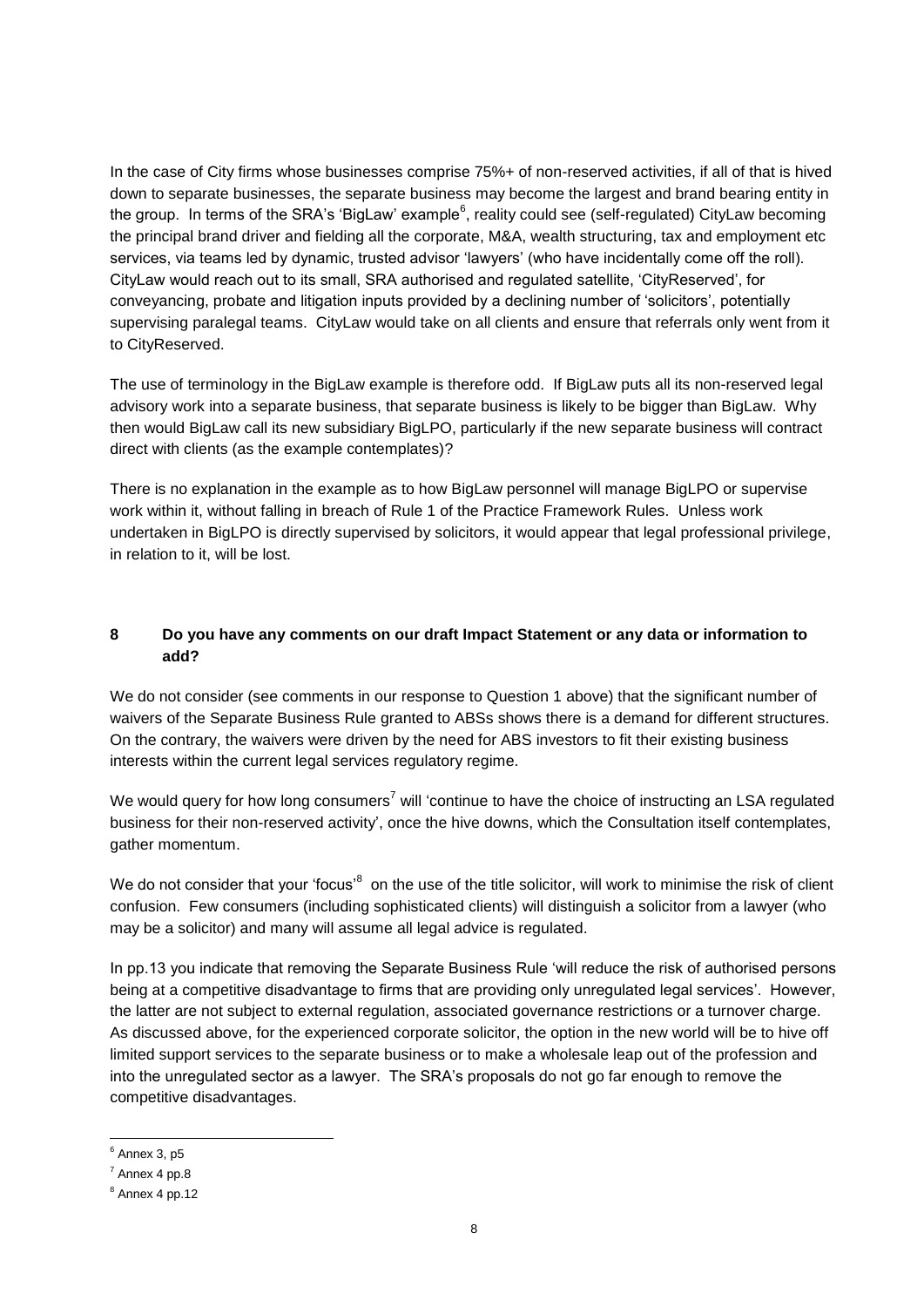The header above pp.17 indicates that the Consultation's impact will include 'encouraging an independent, strong, diverse and effective legal profession'. The SRA appears blind to the fact that the actual impact may be a significantly shrunken legal profession and a significantly increased unregulated legal services sector, the latter not being subject to any diversity outcomes (beyond statutory obligations) or competency requirements.

Also in relation to pp.17, the SRA itself acknowledges that City firms will be at a competitive disadvantage to accountancy firms, who will find only their legal work subject to SRA regulation (including a tougher approach on conflicts) in ABSs in which they participate, whilst their own regulator will regulate their other work.

We would further comment that it will be interesting to see for how long the prospect of the non-availability of legal professional privilege provides (if it does) a brake on the hive down of non-reserved work to separate businesses. The SRA will be aware that some commentators have found the two dissenting judgments, in the case of R (Prudential plc & another) v Special Commissioner of Income Tax $^9$  to be persuasive and have speculated that legislation (to extend privilege) may follow. Will the SRA's proposals have an impact on any future government programmes for reform of the privilege rules? It would have been helpful to have seen a fuller discussion of privilege issues in the Consultation, including around whether advice privilege will apply to communications which are solicitor led (in a recognised body) but significantly supported by employees of a separate business.

An unintended consequence of the changes may be the NCA securing its desired upswing in Suspicious Activity Reports, if increasing volumes of legal advice are provided by practitioners, operating in the regulated sector (for POCA purposes), whose advice is not protected by privilege. On the other hand, the obligations of solicitors under POCA, including the anti-tipping off provision of POCA, may well present difficult issues for solicitor firms that have hived off to a separate business material portions of nonreserved activity in relation to financings, corporate transactions and other matters falling under the regulated sector under POCA.

Of course, many of the above issues are neatly avoided if (via change to the Practice Framework Rules) solicitors are permitted to practise and provide privileged advice in the unregulated sector, where they remain subject to a lesser form of personal regulation, which will, however, still give the regulator jurisdiction to act in the event of any serious misconduct type breaches.

We would have welcomed more comment in the Consultation on the international impact of the proposal. The shape of City legal practices may start to look different from their US and other international counterparts. Implementation of these changes could impact the selection of London as the headquarters location of international practices (including those originally founded in the UK). Alternatively, the international (client) market may rapidly accept the UK's big legal brands operating self-regulated, legal advisory businesses under their established brands as lawyers (not solicitors). However, the view of overseas regulators, and of overseas lawyers contemplating involvement with such businesses, may be less benign. This factor has the potential to create an uneven playing field as between firms with overseas offices and RELs and RFLs in their structures, and those without.

l 9 [2013] UKSCI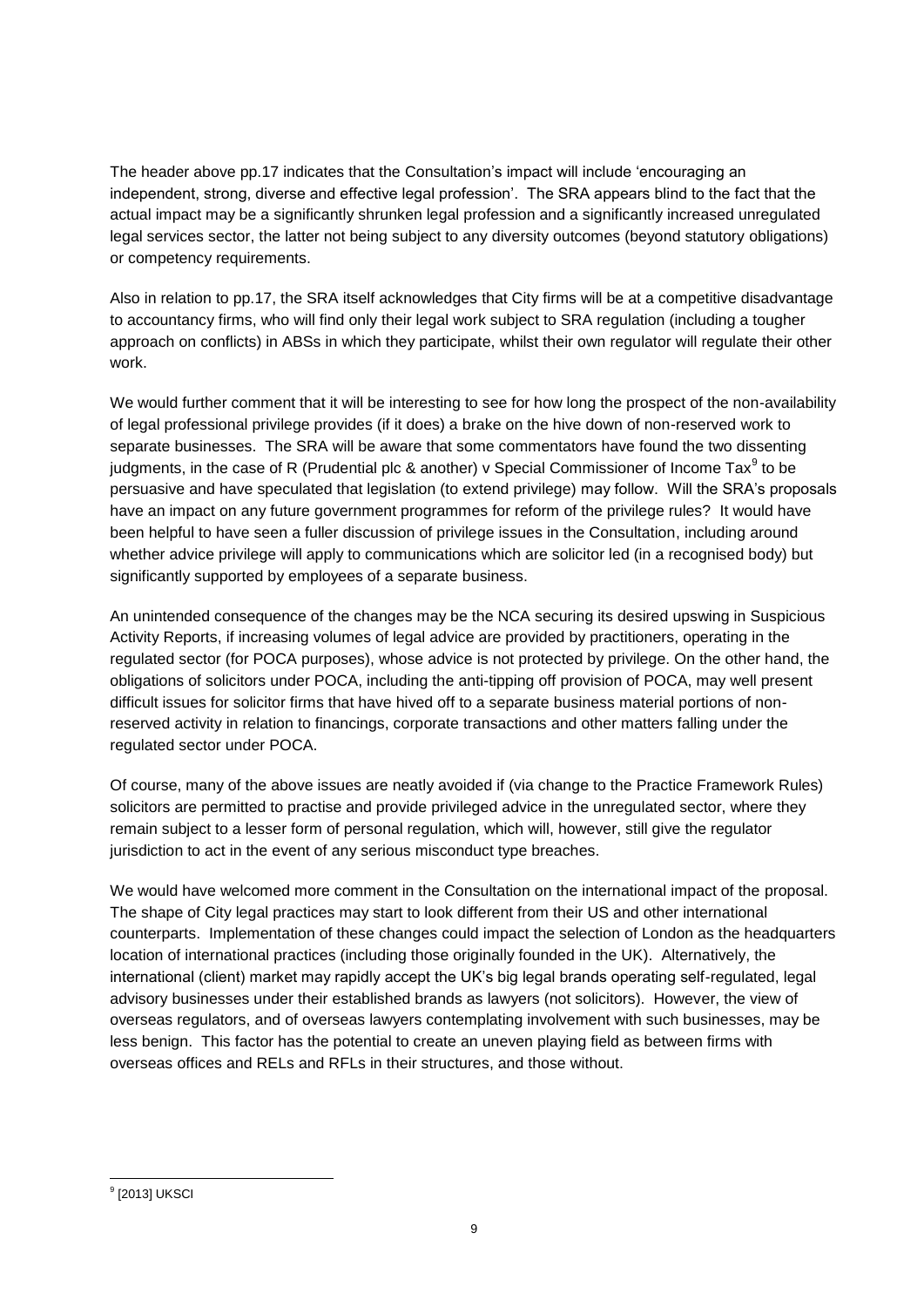## **9 Do you agree that the recognised bodies and RSPs should be allowed to provide the additional services proposed?**

There seems no compelling reason why they should not be allowed to provide the proposed additional services, although we would question why, for example, recognised bodies would want themselves to provide accountancy services, thus subject to SRA regulation and the turnover charge, as opposed to offering them via a separate business. We do not consider this measure will significantly impact the direction of travel (of legal advice to the unregulated sector).

## **10 Are there any other services that should be allowed, bearing in mind the restrictions in s9 (1A) AJA and the regulatory objectives?**

We consider not, given our views on the likely take up of the services which it is currently proposed should be allowed.

## **11 Do you consider that some activity carried out by recognised bodies and RSPs should be exempted from SRA regulated activity? If so, please specify the activity or activities and provide the reasons for your views.**

The logical extension of these proposals is for all non-reserved activities, including legal advice, to be exempted from SRA regulation as only that change will create the level playing field with the unregulated sector. This would usefully prevent those firms with no other motive for restructuring having to set up separate businesses in order to provide their legal advice in the unregulated sector. However, the playing field would not be fully levelled until all unregulated work in the recognised body is exempt from the turnover charge. Pursuant to the current proposal, City firms can only work towards creating a level playing field by employing more paralegals and overseas qualified lawyers (subject to their local practising restrictions) in self-regulated separate businesses and by encouraging some or all of their solicitors to come off the roll and work in them.

In summary, we would urge the SRA to allocate more time to reviewing the premises on which its proposals are based and their likely impact and to conduct some bespoke and systematic research, including on revising the Practice Framework Rules, before acting hastily to implement change, which may ultimately work to cause irreparable damage to the 'solicitor' brand, including to its impact overseas, and drive significant numbers of the profession into the unregulated sector.

If the SRA is bent on implementing change now, solicitors should be allowed fully to participate and practise in the unregulated sector, whilst retaining the solicitor brand, which may act as a 'professional' differentiator from unregulated competitors, whilst providing significant consumer protections and acting to drive up standards in that sector.

Yours faithfully

# **City of London Law Society Professional Rules & Regulation Committee**